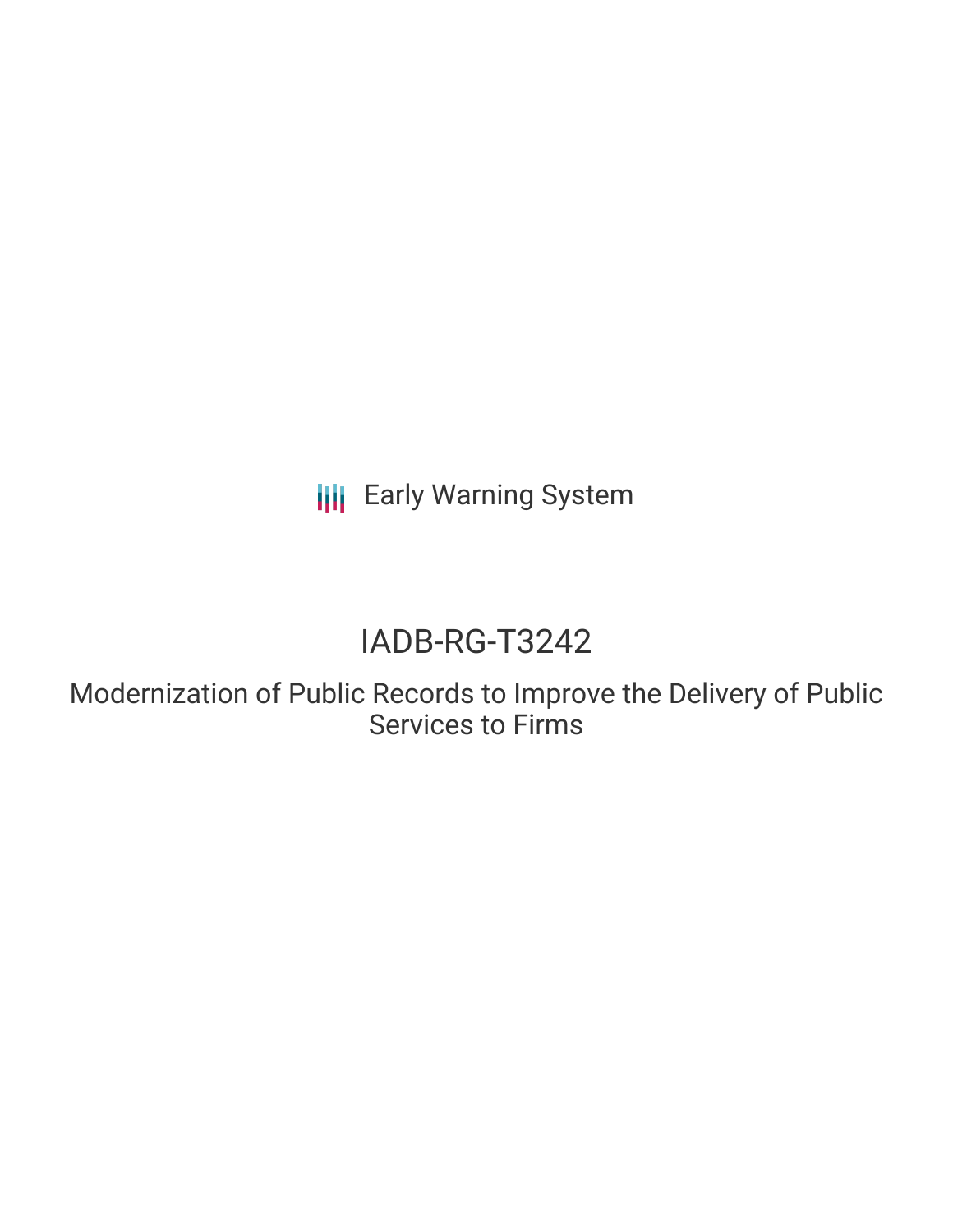

### **Quick Facts**

| <b>Financial Institutions</b>  | Inter-American Development Bank (IADB) |
|--------------------------------|----------------------------------------|
| <b>Status</b>                  | Approved                               |
| <b>Bank Risk Rating</b>        | C                                      |
| <b>Voting Date</b>             | 2018-10-03                             |
| <b>Borrower</b>                | Regional                               |
| <b>Sectors</b>                 | Communications, Law and Government     |
| <b>Investment Type(s)</b>      | Grant                                  |
| <b>Investment Amount (USD)</b> | $$0.25$ million                        |
| <b>Project Cost (USD)</b>      | $$0.25$ million                        |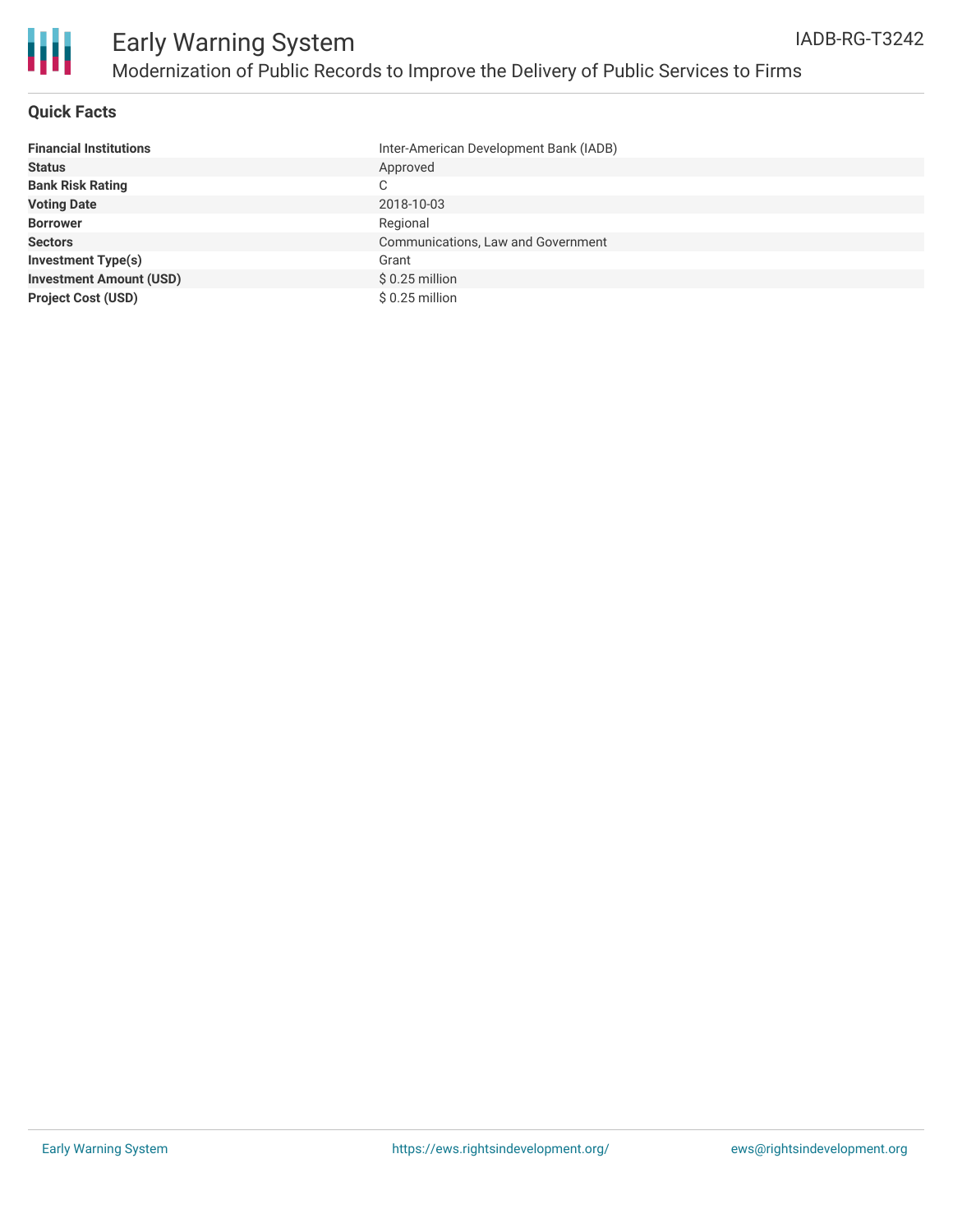

### Early Warning System Modernization of Public Records to Improve the Delivery of Public Services to Firms

### **Project Description**

According to the bank, the objective of the project is to support the governments of the region in the identification of strengthening actions for their agenda of property and business registries, from an institutional perspective (including governance models and necessary technical capacities), digital (including process simplification and data quality) ) and quality of service provision (including publication and access to information by interested parties).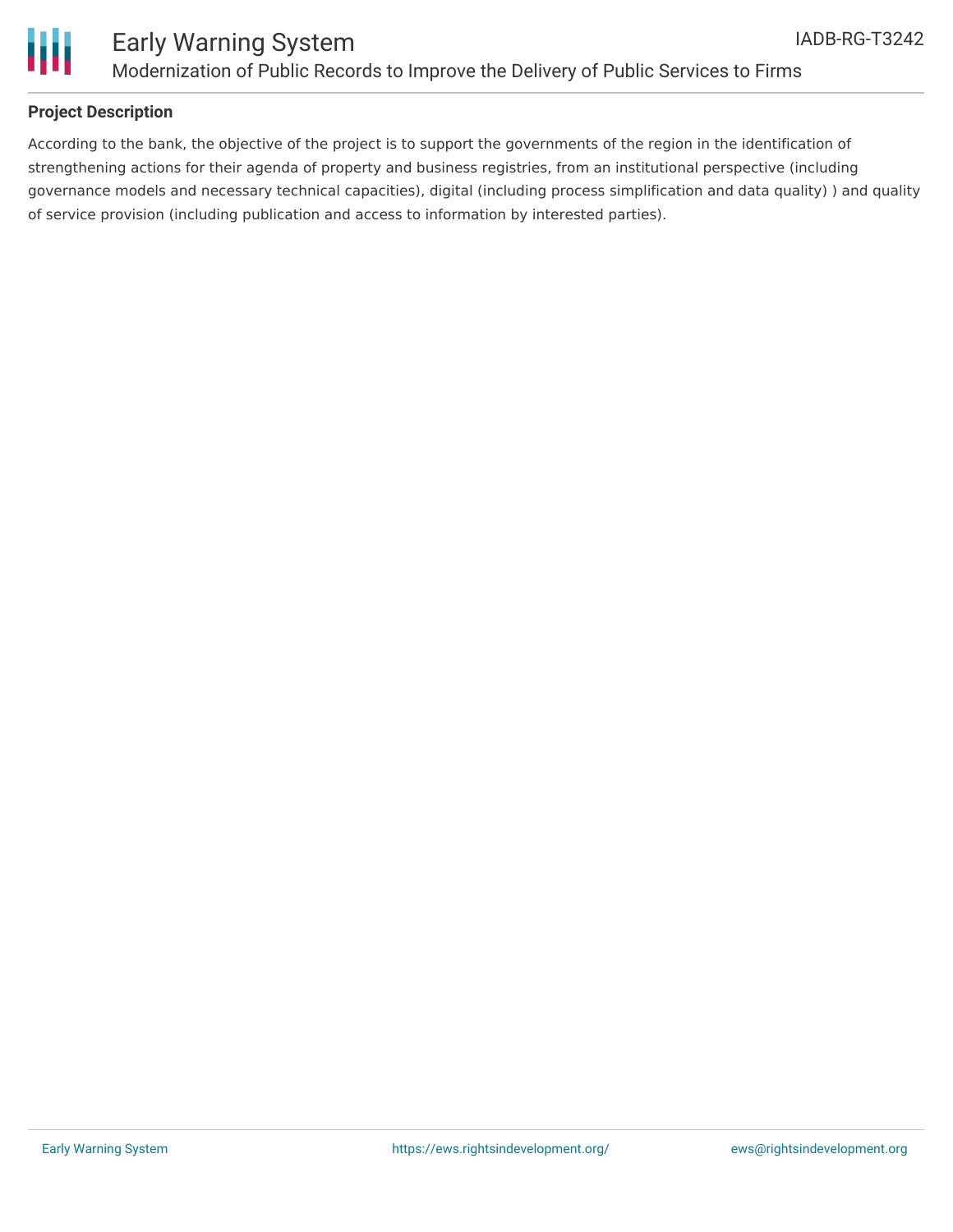

## Early Warning System Modernization of Public Records to Improve the Delivery of Public Services to Firms

#### **Investment Description**

• Inter-American Development Bank (IADB)